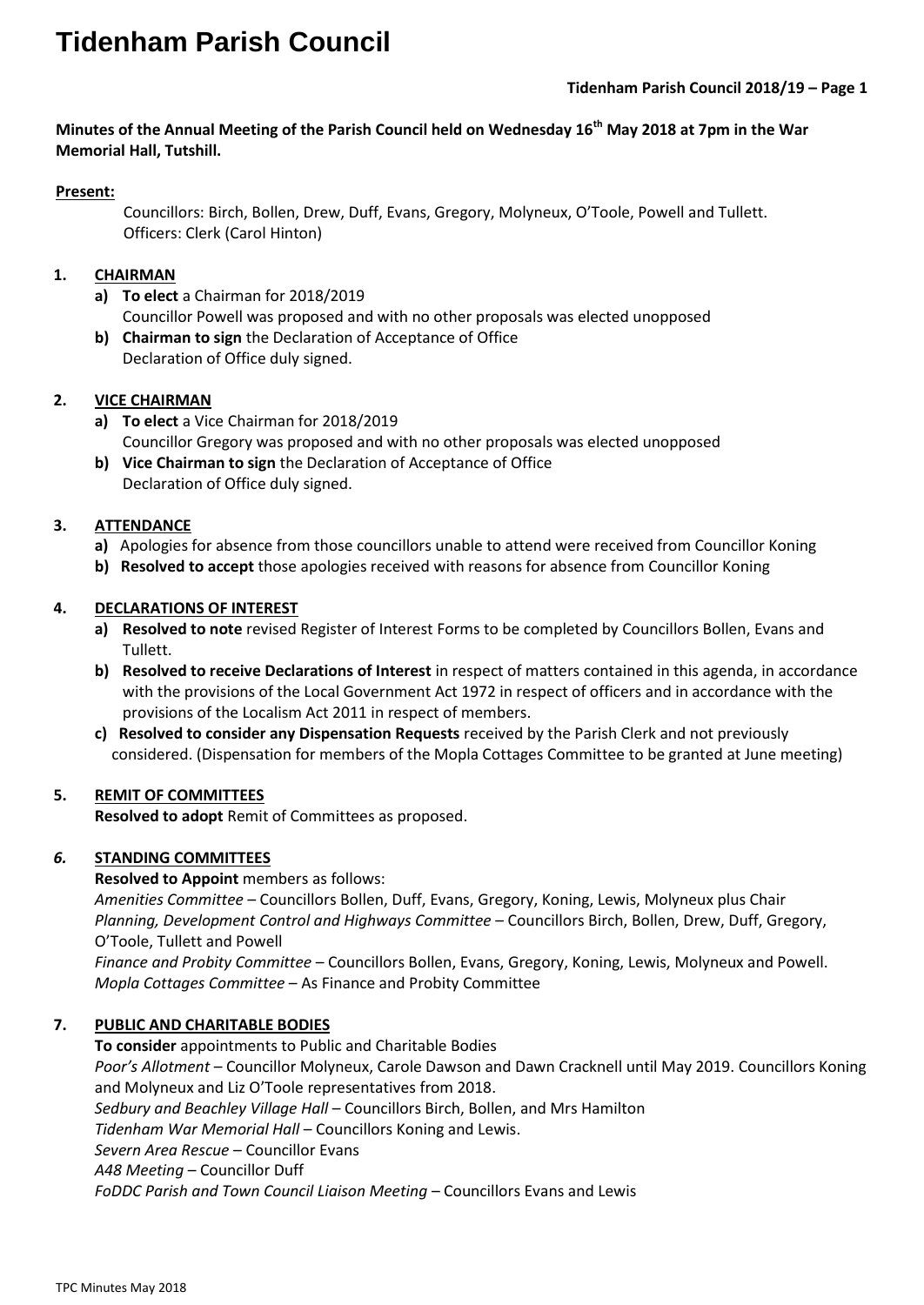# **Tidenham Parish Council** Minutes of 16<sup>th</sup> May 2018

# **9. APPOINTMENT OF BANKERS**

- **a) Resolved to accept** safety of investments/bank accounts as per Investment Strategy and Financial Risk Assessment adopted April 2018 Minute 2017/2018 page 27 item 14
- **b) Resolved to confirm** Lloyds Bank as bankers and Monmouthshire Building Society for investment account with signatories as follows:

Lloyds Treasurers Account– Clerk plus 2 of Councillors Bollen, Gregory, O'Toole and Powell. Mopla Account – Clerk plus 2 of Councillors Bollen, Gregory and Molyneux Monmouthshire Building Society – Clerk, and councillors Bollen and Gregory

## **10. COMPLAINTS PROCEDURE**

**Resolved to adopt** Complaints Procedure as proposed

**11. PROVISION OF INFORMATION UNDER FREEDOM of INFORMATION ACT Resolved to adopt** Provision of Information – model publication scheme as proposed.

#### **12. MEDIA POLICY**

**Resolved to adopt** Media Policy as proposed

#### **13. ASSET REGISTER**

**Resolved to adopt** Asset Register as shown in Annual Accounts subject to amendment to location of Defibrillator at Woodcroft.

#### **14. MINUTES OF PREVIOUS MEETING**

- **a) Resolved to approve** as a correct record the minutes of the meeting held on 18<sup>th</sup> April 2018
- **b) There were no questions** arising from those minutes.

# **15. COMMITTEES**

**Resolved to receive** reports, minutes and recommendations from committees

- i). Planning, Development Control and Highways Committee meeting held on 25<sup>th</sup> April 2018 Councillor Powell confirmed that there has at yet been no response to the road name suggestions.
- ii) Amenities Committee held on  $9<sup>th</sup>$  May 2018 There were no questions - Councillor Koning, Chair of the Committee not present

#### **16. CHAIRMAN'S ANNOUNCEMENTS**

The Chairman advised Councillors that a good audit report had been received and thanked the Clerk for her work.

Kevin Duffin had checked the planning conditions for the 91 houses off Gloucester Road and had found that a pedestrian crossing should be in position before any of the houses are occupied.

#### **17. PUBLIC CONSULTATION**

There were no members of the public present

# **18. POLICING IN THE PARISH**

**Resolved to note** report downloaded by the Clerk.

#### **19. PARISH CLERK'S REPORT**

**Resolved to note** the Parish Clerk's Report**.** Clerk to arrange visit for councillors to National Diving and Activity Centre.

#### **20. MEMBERSHIP RENEWAL - GAPTC AND SLCC**

**a) Resolved to renew** membership of GAPTC 2018/2019 £1371.09

**b) Resolved to renew** membership of SLCC 2018/2019 £147